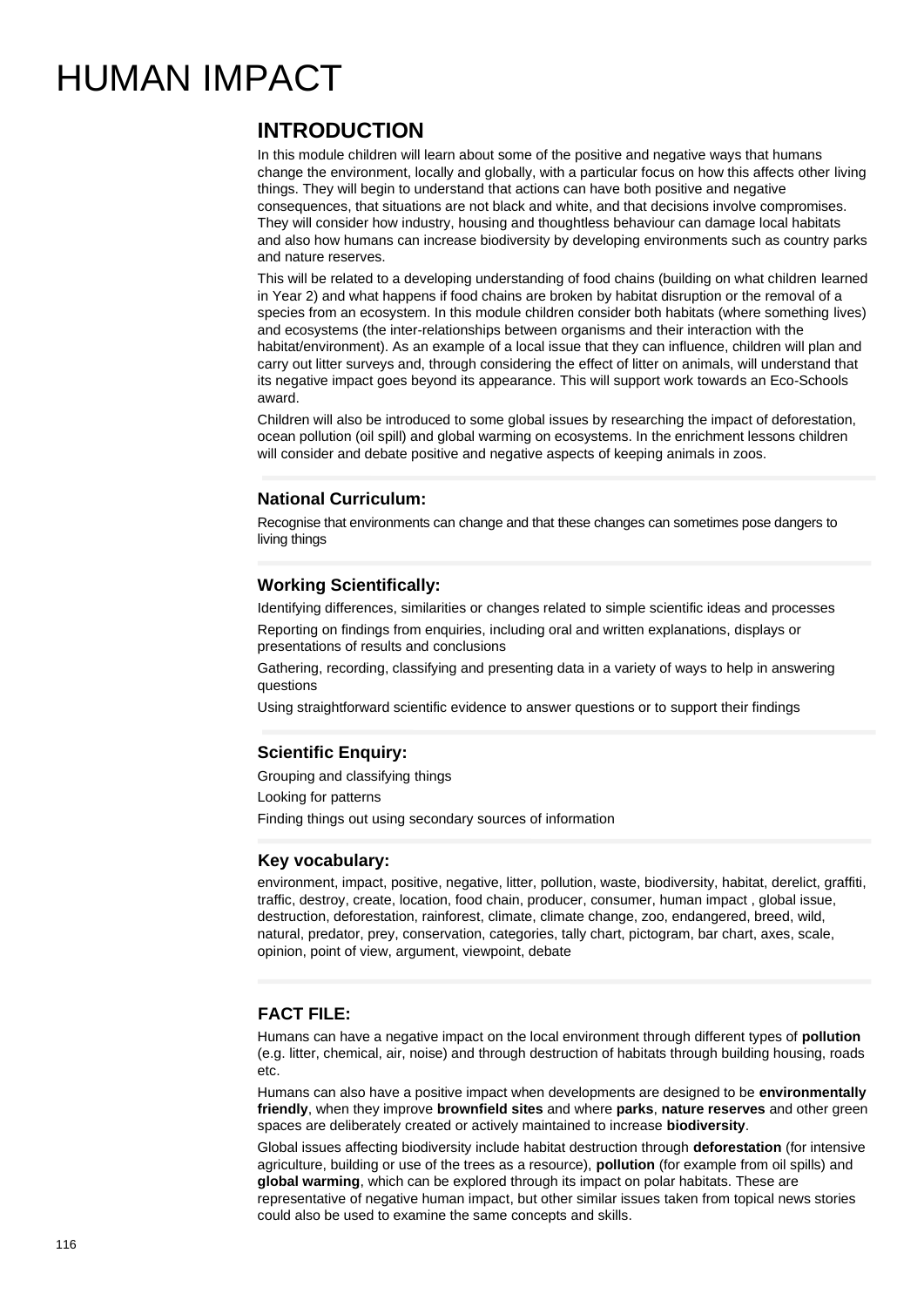Discussion of global warming is a useful introduction to the idea that there are scientific issues for which evidence is still being collected, and that for some issues scientists may disagree about what the evidence shows. Debating the pros and cons of keeping animals in zoos shows children that scientific facts can be used to support different and opposing points of view.

A **food chain** is used to describe feeding relationships. These relationships are complex and, for the whole ecosystem, are shown as an interconnected food web, with any one organism being food for or a feeder on one or more other species. A food chain isolates one linear relationship from within the web.



From the above illustration, for example, the food chain below can be extracted:

Leaf litter ➞ woodlouse ➞ shrew ➞ owl

The arrows represent energy transfer through the food chain, but at this level they can be understood to show either the direction of food (which provides the energy) or represent the phrase 'is eaten by'.

The food chain starts with a species that eats no other species (known as a producer, and usually a green plant). All other species in the chain are known as **consumers** and the food chain ends with a species that is eaten by no other species in the web (**top consumer**). If one species from the food chain is removed from the habitat or the habitat is destroyed, scattering the species, this has an impact on other species in the chain or web. Animals higher up the chain may reduce in number or survive by competing for other foods, affecting the numbers of those species and of others that are in feeding relationships with them. Organisms earlier in the chain may increase in number, changing the balance in the ecosystem, but it is equally likely that other species that also feed on them will increase in number as competition reduces. This can happen naturally, but in this module the focus is on it happening as a consequence of human actions.

#### **Common misconceptions:**

- Children may not recognise that natural-looking environments can be highly managed and may have been entirely created by humans – not all development is malign. Even the wildest places have been affected by human activity of some kind in the past and to varying degrees now.
- Children may also not connect housing developments that look like pleasant places to live with the destruction of habitats that may have been involved in their creation, and they may also not realise that apparently derelict sites can harbour great biodiversity.
- It is also important for children to understand that natural events can destroy habitats and that food chains can be disrupted by naturally occurring events affecting either the whole habitat or an individual species (for example disease).
- Children often have difficulty with the scientific convention for recording food chains, using the arrow to represent 'eats' rather than 'is eaten by'. This may be because they associate the arrow with an action so they believe it points from the animal acting (eating) to the one being acted upon.
- Children may also misunderstand the consequences of the removal of one species from a habitat, because they consider only an individual food chain rather than the more complex relationships of the food web. Although these inter-relationships are beyond the scope of this module, care must be taken not to over simplify and as a result introduce misconceptions.

#### **Big Cat Book links**